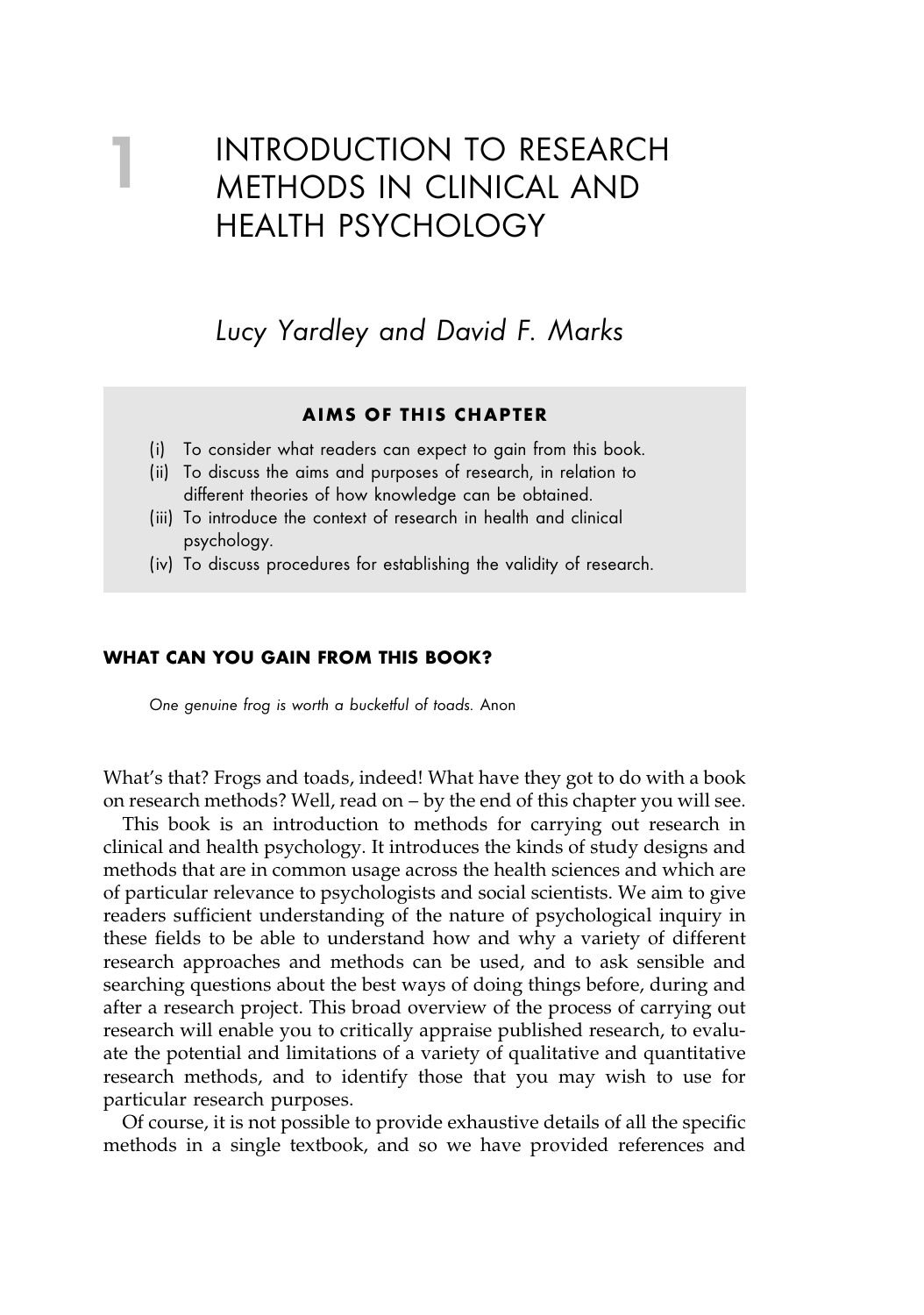# 2 Research methods for clinical and health psychology

recommendations for further reading that will help you to become more expert in any particular method that you may wish to use. We encourage the reader to apply the methods described here creatively to the particular unique setting in which she or he is planning a project. Obviously it is also impossible to list a complete set of features that will apply to all settings, times and places. Policies, circumstances and contexts vary enormously across settings and across time, and readers will need to adapt the research method to each new situation.

This chapter provides the context for the following chapters on specific aspects of research, by examining some fundamental questions regarding the aims and validity of research in general, and considering the context of research in clinical and health psychology.

#### WHAT SHOULD BE THE AIMS AND METHODS OF RESEARCH?

Although this question might at first seem almost superfluous, it is actually the starting-point for some fundamental and long-lasting debates about **ontology** (what there is to be known, hat is, what 'reality' is) and  $epi$ stemology (how knowledge can be obtained). A range of positions has been taken in this debate, ranging from realism and positivism at one end of the spectrum to constructivism and idealism at the other.

#### The realism/constructivism debate

The modern realist perspective can be traced back to the philosophy of Descartes, who proposed that we have direct knowledge of subjective, mental reality ( $\text{I}$  think, therefore I am'), but must derive our knowledge of objective, physical reality through observation (see Yardley, 1999). Subjectivity is viewed as pure, rational thought, internal to the individual, and separate from the body. The rational mind is viewed as the vehicle with which we can seek to understand and control a mechanical, physical world (which includes our own bodies). Consequently, the task for research is to attempt to obtain accurate information about objective physical reality. This can be achieved by maximising the precision of our observations through quantification, and ensuring that error and **bias** are eliminated from our observations  $-$  for example, by isolating the variables we are studying in order to be able to identify cause-effect relationships more clearly. Subjective distortions of reality may also be introduced by us as researchers and, in psychology, by human `subjects' or `participants', and these potential sources of bias must be minimised also.

In the classic positivist hypothetico-deductive method, observations can then be used to empirically test our mental models of the generalisable causal laws that govern reality, using objective methods of analysis such as statistics to ensure that these analyses are not influenced by subjective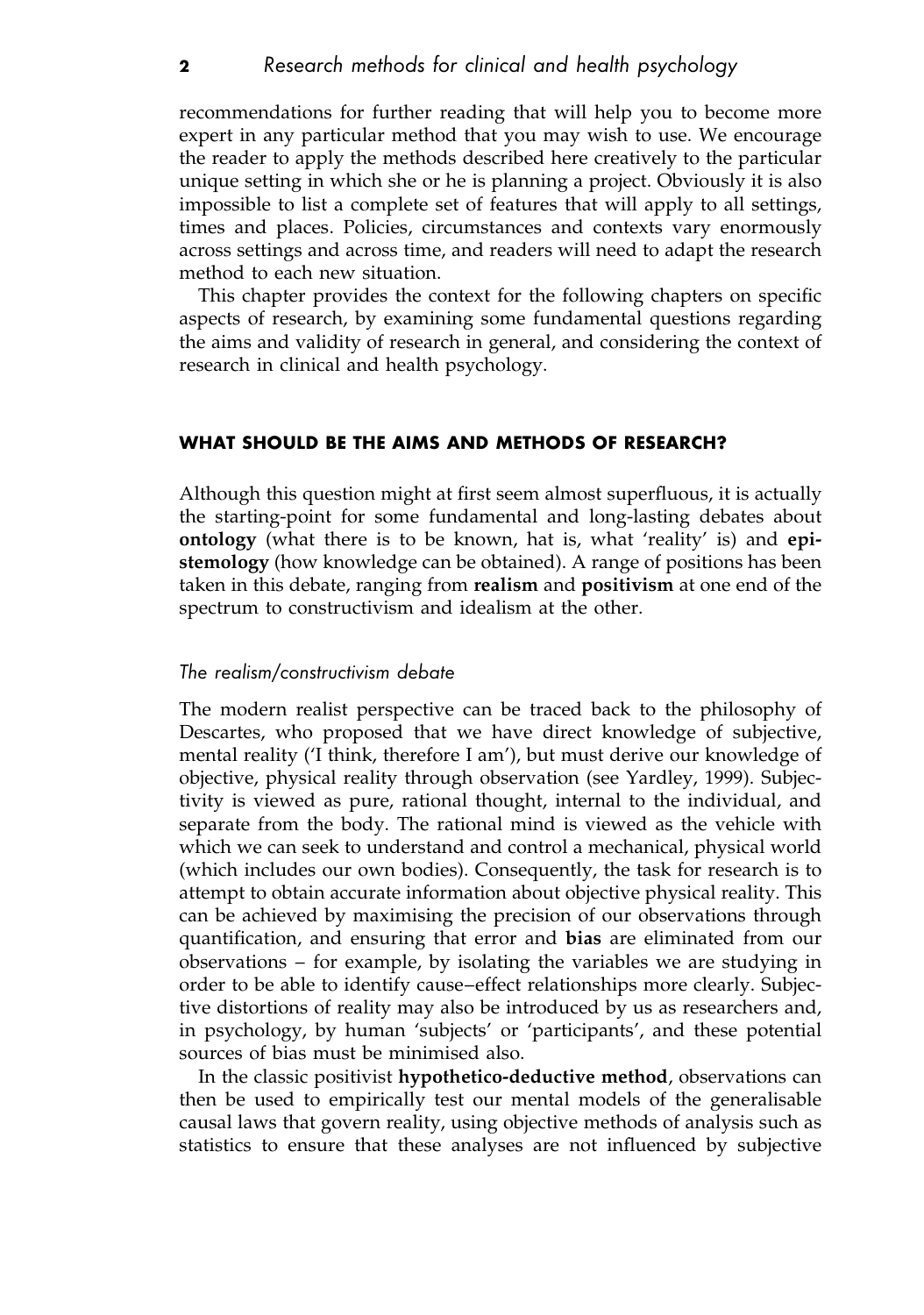expectations or values. Having ascertained the causal laws that govern the physical world we can intervene to achieve desired objectives. This approach to research provided an extremely useful initial foundation for modern science and medicine, and proved so successful that it was also adopted by the emerging discipline of psychology. Consequently, for most psychologists this is the most familiar approach to obtaining knowledge through research.

Despite the practical utility of the scientific method, post-modern critics of the realist perspective have suggested that eliminating subjectivity from our knowledge of the world is actually impossible to achieve (Gergen, 1985; House & McDonald, 1998). The constructivist argument is that since we can only gain knowledge through the human medium of our minds and bodies, all our knowledge of both 'self' and 'body/world' is inevitably mediated, constrained and thus constructed by our thoughts and activities. Moreover, constructivists do not view the construction of meaning as a private, subjective matter, but as an essentially social process, since our habitual ways of thinking and acting are fundamentally shaped by social interaction, language and culture. From this perspective, differences in perceptions and interpretations of 'reality' are not error, since different ways of living and thinking create different experiences of the world and different systems of meaning. This does not mean that the `objective reality' of science is  $incorrect - in the context of the activities of predicting and controlling$ physical phenomena (including physical health) it is the most valid and useful way we currently have of understanding the world. However, it is not the only valid and useful way of understanding the world. For example, religion, politics, art and personal experience all offer different but equally valid perspectives.

At this point, a common realist response is to invoke the `death and furniture' argument  $-$  to bang the table to prove it is objectively real not socially constructed, and to object that events such as death have a physical reality that cannot be construed in any other way (Edwards, Ashmore & Potter, 1995). However, death is actually a good example of an event that psychologists must consider from multiple points of view if they are to acknowledge and understand the psychological experience of health and illness. Without doubt, the physical dimension of death is best explained in scientific terms – although it should be noted that as our knowledge and practice of medical science has changed, so has the definition and indeed the physical reality of death; people whose heart had stopped would have been incontrovertibly 'dead' two centuries ago, but now death can be postponed until brain activity ceases (and two centuries into the future who knows at what point death will be considered to be irreversible?). Consequently, for the practical purpose of preventing death the medical scientific definition of reality is undeniably the most relevant. However, death cannot ultimately be prevented by science  $-$  and the non-scientific views of reality and interpretations of death may be much more relevant to understanding and shaping the experience for the living, dying and bereaved. These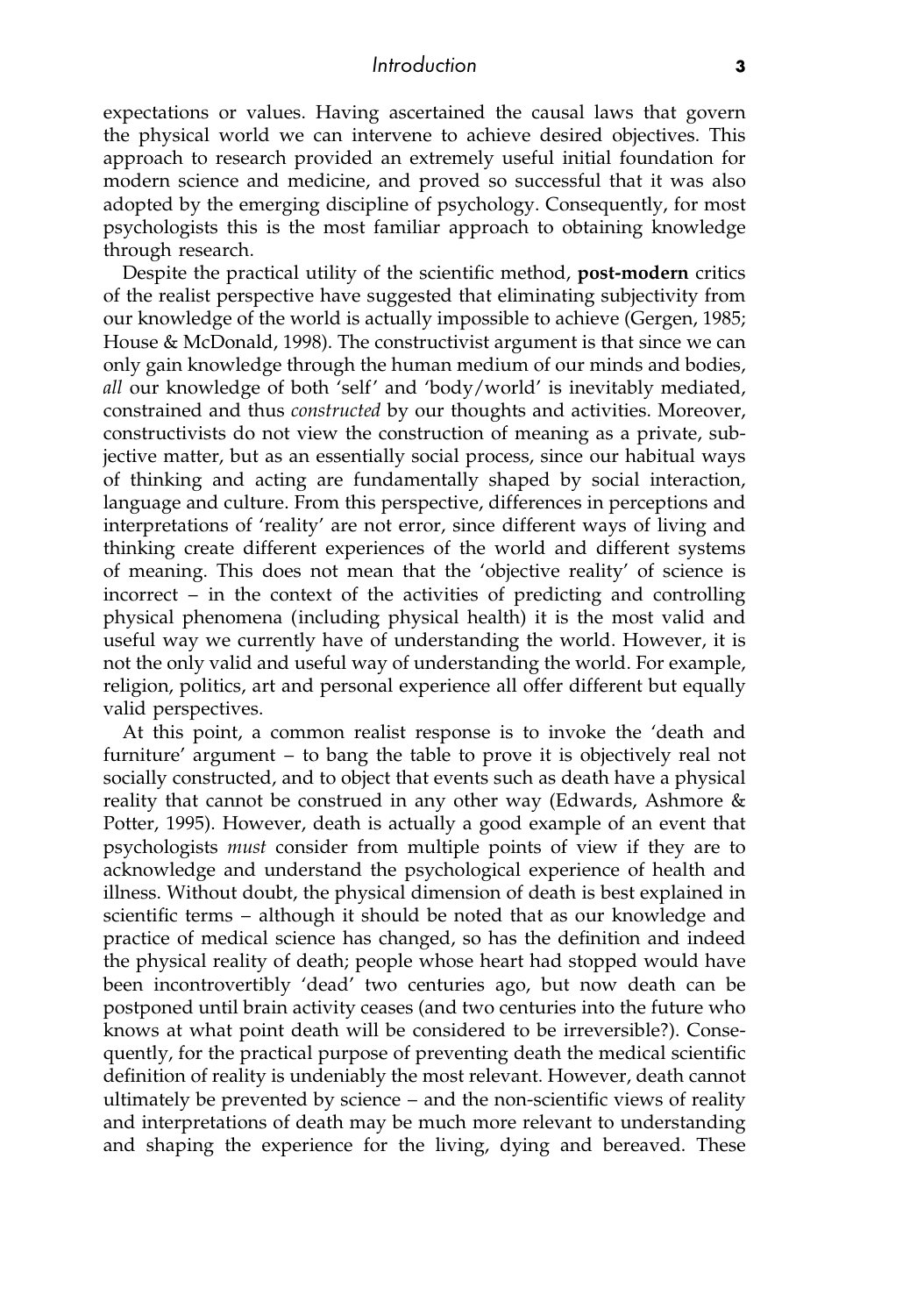include all the religious, cultural, philosophical and personal beliefs that can help us to accept and find positive meaning in the inevitability of dying, and offer a way of integrating it into our lives.

Since constructivists believe that human culture and activities profoundly shape our experience and knowledge of `reality', the aim of constructivist research is to understand the different meanings by which people in different contexts make sense of the world and of their lives, and the social processes whereby these meanings are created. Consequently, rather than isolating variables from their context and regarding human interpretations as 'bias' which obscures objective reality, constructivists deliberately seek to investigate how context and interpretation (including those of the researcher) influence our experience and understanding of the world. This can be achieved by collecting contextualised data, often in real-world settings and in the natural language of participants, and encouraging reflection on the social and subjective processes influencing the interpretations that are constructed. The aim is not to identify universally applicable laws but to develop insights, which are meaningful and useful to particular groups of people, such as patients, participants in a study, or people in similar situations, health care workers, and/or other researchers.

Despite the passion with which researchers sometimes argue for one or other pole of the realism/constructivism divide, the ontology on which each position is founded can never actually be proven correct or incorrect, but must remain a matter of faith; since we cannot extricate our knowledge from our subjective perceptions and thought processes we will never know with complete certainty whether there is an 'objective' reality out there or not (Potter, 1996). Moreover, as the next section explains, the divergence in ontology and epistemology between realists and constructivists need not become a barrier to maximising and integrating the insights and benefits that can be derived from different approaches to research.

# Beyond the realism/constructivism divide

In practice, few researchers are extreme realists or extreme constructivists, and there are many intermediate positions that can be adopted (see Guba & Lincoln, 1994). For example, the post-positivist view is that although an objective reality exists, and we should seek to understand it, we can never gain perfect knowledge of it. While this view is entirely compatible with the scientific method, rather than seeking to establish the 'truth' through experimentation, the aim of post-positivist research is to test, falsify and thereby improve our imperfect models of reality, using a variety of methods. Similarly, many researchers are happy to concede that indeed there may be an independent external reality which constrains and shapes people's lives, but that it remains vitally important for researchers to take into account and investigate the way in which human experience (including the process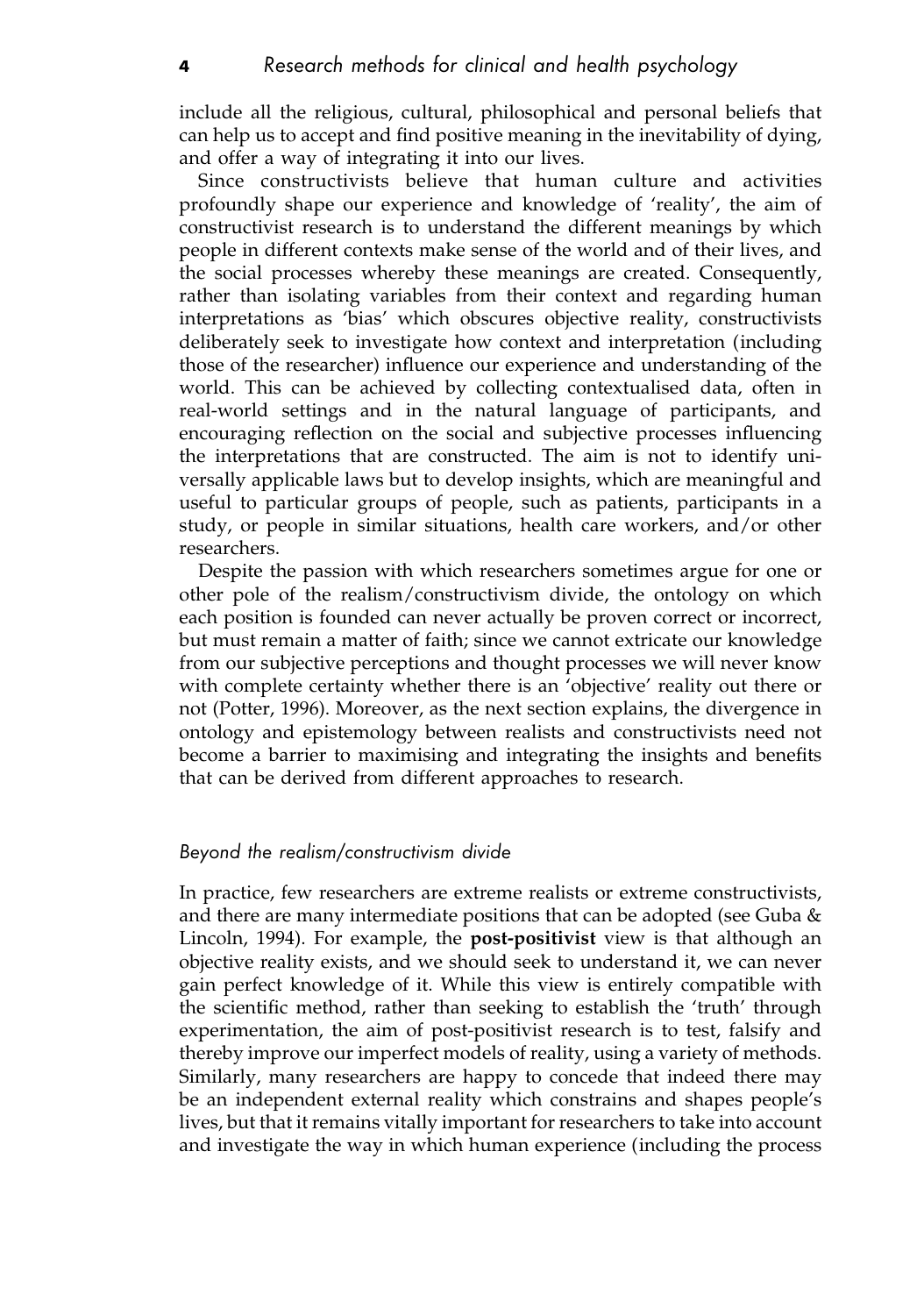and outcome of research) is also shaped by subjective interpretation and social interaction.

Moreover, although the different aims and assumptions of realist and constructivist researchers clearly tend to steer them towards different methodologies, there is no rigid mapping between ontology/epistemology and method. A qualitative grounded theory analysis of interviews with patients might be undertaken by a realist who wanted to uncover their rationale for accepting or rejecting a particular treatment, or by a constructivist who wanted to explore how the treatment was perceived and depicted by the patients. In each case the method used and data obtained would be similar, but the focus of the analysis and the interpretation would be slightly different; the realist would be interested in patients' statements as a reflection of the underlying beliefs which caused them to behave in a particular way, whereas the constructivist might be interested in the accounts as an illustration of the range of socio-cultural meanings whereby patients made sense of the treatment in relation to their wider values and identities.

If the choice of method is based on the purpose of the research, rather than on epistemological assumptions about how to obtain valid knowledge, then it becomes possible to combine different methods in order to gain diverse forms of knowledge that can provide complementary insights (House, 1994). The insights gained using different approaches will not necessarily be congruent or converging; rather, the insights from one perspective can be used to challenge, modify or elaborate the understandings reached with a different approach. Eisner (2003) has pointed out that every perspective and every method reveals some things and conceals others; consequently the question the researcher should ask is not which method is `best' in any absolute sense, but rather `what can we learn from each perspective?' This attitude to research is consistent with the pragmatist view (Hickman & Alexander, 1998; Tashakkori & Teddie, 1998), that commonsense, scientific and moral judgements are all purposive, constructive activities which share the same fundamental test of validity as any other form of human inquiry: 'What happens if . . .?' From the pragmatist perspective all human inquiry involves the interpretation, intentions and values which constructivists regard as paramount  $-$  but must also necessarily be grounded in the empirical, embodied experience which realists regard as fundamental.

With respect to our basic understanding of the experience of health and illness, qualitative methods are generally most suitable for inquiring into subjective meanings and their socio-cultural context, as these are not causes or mechanisms which can be scientifically proven, but malleable, negotiable interpretations which people offer themselves and others to make sense of their feelings and actions. In this respect, qualitative data could be considered analogous to a video diary, which provides rich, personal information about what it is like for a certain person to be in a certain place. Data derived from quantitative methods is more like a map; it provides precise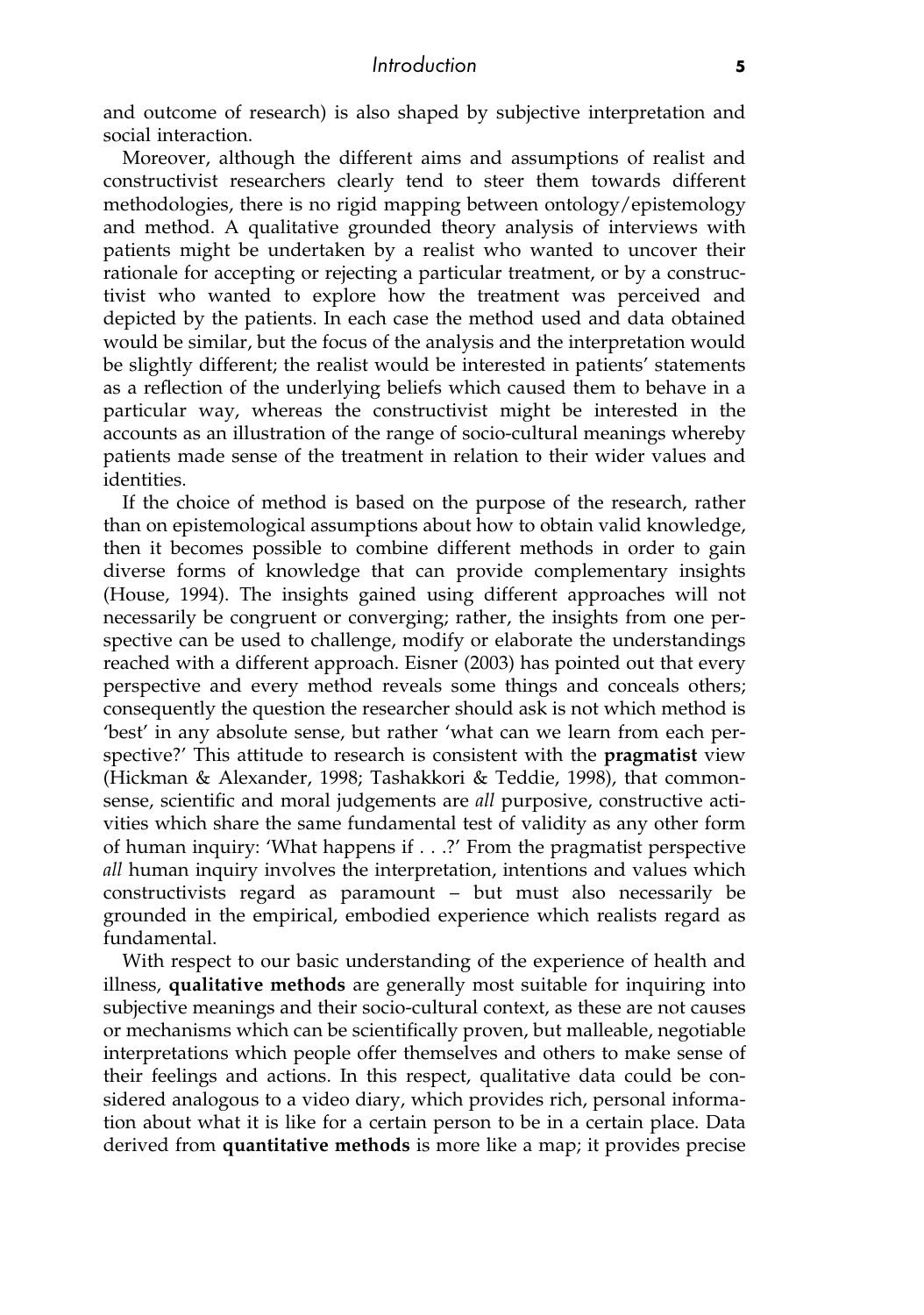and economic information that is essential in order to discover the location and distance of a place relative to other places. Maps do not convey the information needed to know what a place is like, and so we need video diaries to understand subjective experience (for example, the personal and socio-cultural meanings and implications of 'stress'). However, we also need maps in order to locate precisely experiences relative to other similar experiences (for example, to determine whether a person's stress is greater than at a different time-point, or than that of other people), and to link them with other dimensions of experience (for example, to determine whether stress causes or is caused by changes in physiological functioning). Similarly, different methods can serve different but complementary purposes with respect to applied research in health care. Case studies can provide a sound foundation for informing health-related practice (Fishman, 1999), but planners and policy makers may require quantitative data on prevalence and cost-effectiveness in order to be persuaded and to persuade others of the utility of planned health care provision, and to manage such provision effectively on a large scale.

Integrating the results of research which has employed such different perspectives and methods requires an appreciation that it is perfectly possible for realist analyses of quantitative data and constructivist analyses of qualitative data to yield different but equally important kinds of `truth' (see Box 1.1). For example, if a healing relationship produces a `placebo' effect, patients' first-hand accounts of the interactive process which enhanced subjective well-being may be as important to effective health care as the hard quantitative evidence that physiological status remained unchanged. Another example is the biological approach to the understanding of psychosis. The psychopharmacological treatments that have evolved from this approach are making a major contribution to patient wellbeing. Yet the understanding of the experiences of patients requires methods that are tuned to the phenomenology of altered conscious experience. Since health and clinical psychology are applied disciplines that must be able to contribute to multi-disciplinary research, it is vital to adopt a theoretical framework (such as pragmatism) that can embrace and integrate qualitative research into subjective experience and socio-cultural meanings and quantitative research into psychophysiology and evidence-based medicine.

Research methods can be viewed, not as recipes for mechanical knowledge production, but more as creative or adventurous means of inquiry (Willig, 2001). Using qualitative or quantitative methods does not make one a particular kind of psychologist, nor does a particular kind of psychologist necessarily use qualitative or quantitative methods. The critical issue is not the method used, but the theory, beliefs, values and political positioning, which underpin praxis, the translation of theory into action. The next section of this chapter outlines some of the different theoretical and practical contexts in which clinical and health psychologists carry out their research.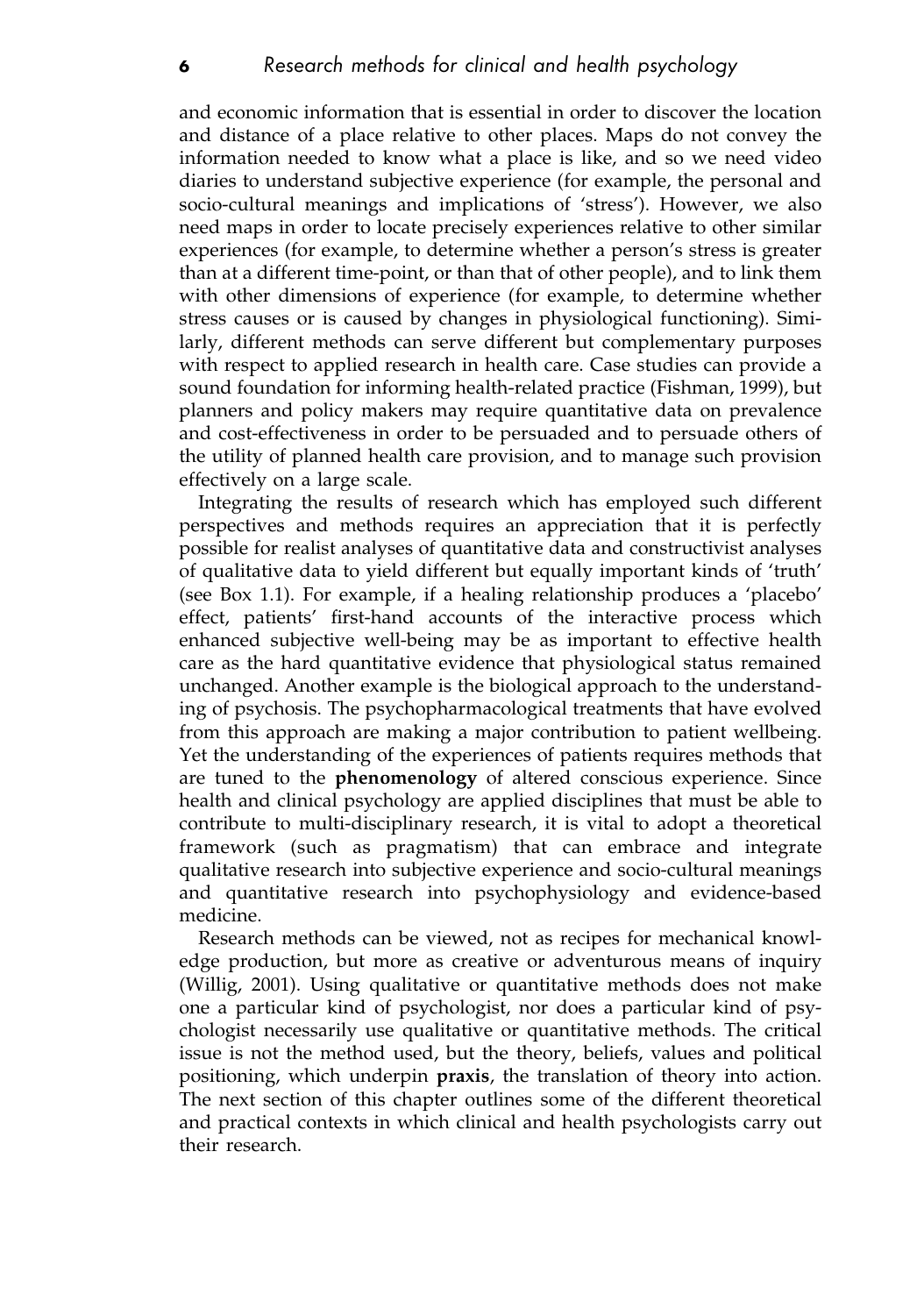Box 1.1 Hypothetical example of how the topic of 'adherence' to single or multiple dose medication might be approached from different perspectives

## The research question

Medication to reduce chronic high blood pressure should ideally be prescribed to be taken four times a day, as this will maintain blood levels of the medication near the required level throughout the day. However, patients may be less likely to adhere to this prescription than to a single slow-release dose of medication, which they may be less likely to forget to take and which will interfere less with their daily routine and identity as a basically healthy person. How should the prescription of this medication be managed in the best interests of the patient?

# Positivist/biomedical approach

Design: Give patients instructions to take medication in one or four doses a day, quantify blood levels of medication, compare levels when prescribed in one or four doses.

Rationale: Experimentally manipulate prescription to test effect on objective physiological status.

Knowledge gained: Objective, practical information about which method of prescribing is more effective in achieving optimal blood levels of medication.

## Post-positivist/biopsychosocial approach

Design: As above, but supplemented with questionnaire measures of selfreported adherence, intentions, recall of instructions, perceived costs/benefits of medication, etc.

Rationale: As above, but also relate information about objective physiological status to quantitative measures of subjective factors (reported behaviour, recall, beliefs, intentions) which may mediate relationship between prescription and physiological status.

Knowledge gained: As above, but supplemented by information which may identify intervening psychological variables potentially amenable to modi fication (for example, recall, beliefs, intentions).

# Interpretive/humanist approach

Design: Interview participants to find out how prescription of single and multiple daily doses of medication is perceived by people in different circumstances, how lifestyle is affected, understanding of 'adherence', reasons given for non-adherence.

Rationale: Acquire insight into the various meanings ascribed to single and multiple daily prescriptions in the context of different people's identities, daily lives, beliefs about medication, etc.

Knowledge gained: Understanding of the different perspectives of different patients; the influence on these of culture, identity, practical and social context; discrepancies between the assumptions and perspectives of researchers, health professionals and patients.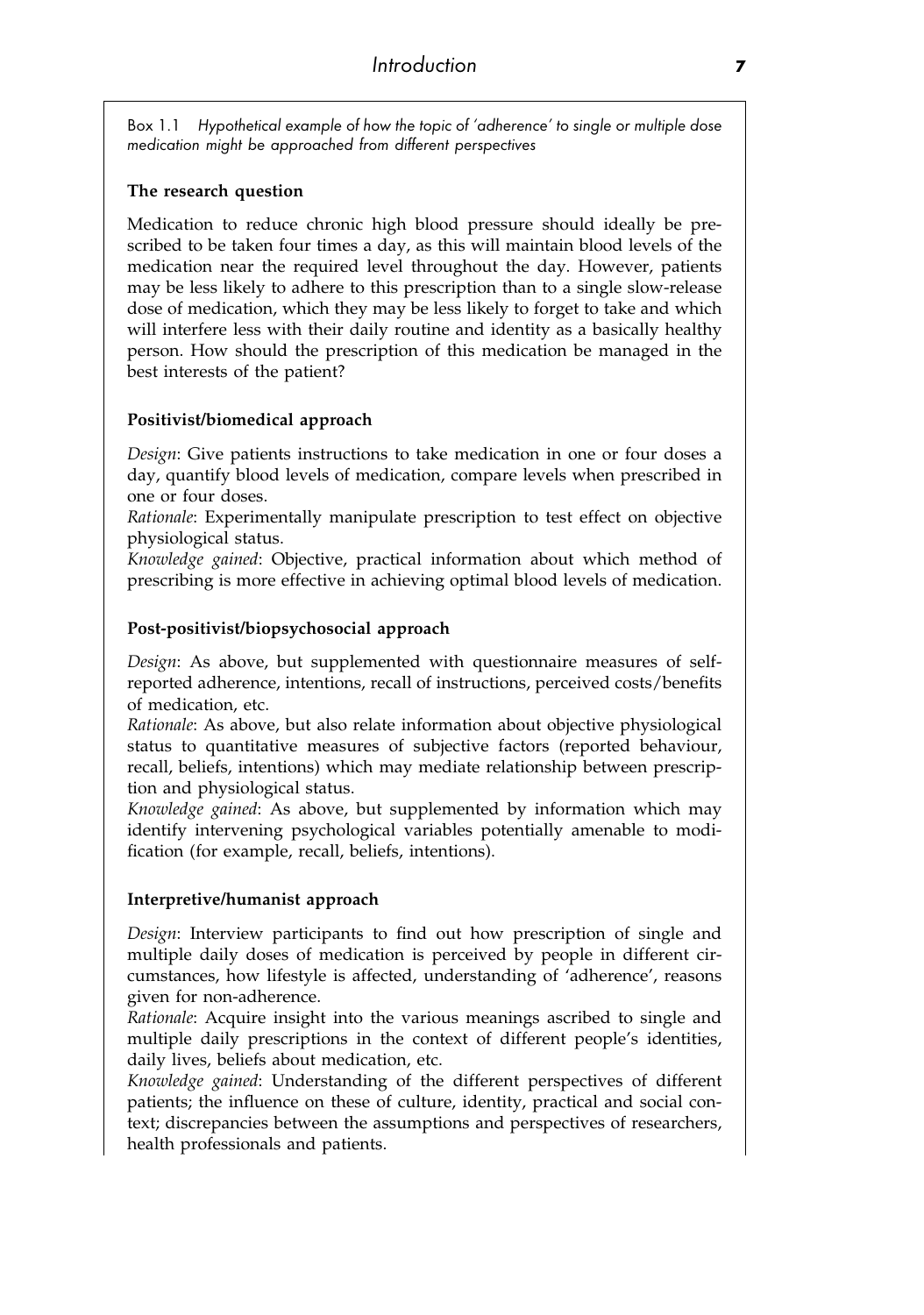#### Constructivist/critical approach

Design: Record dialogue in consultations, analyse how the ideal of 'adherence' is constructed as the only rational choice, the way rhetorical strategies are used to promote acceptance of prescription, how alternative discourses are suppressed or assimilated.

Rationale: Examine the socio-cultural functions of the normative discourses, possibilities for alternative discourses, ways in which power negotiated in relation to prescription.

Knowledge gained: Understanding of the socio-cultural implications of the identities and discursive strategies available to doctors and patients, and how these can be deployed to promote or resist particular forms of prescription.

## THE RESEARCH CONTEXT OF HEALTH AND CLINICAL **PSYCHOLOGY**

Clinical psychology has its origins in the 1940s when psychological techniques were being used to assist battle-fatigued personnel in the Second World War, more recently termed 'Post Traumatic Stress Disorder' (Napier, 1995). The requirements of the military services have had an important influence on the development of clinical psychology; for example, the use of mental tests and measurement for selection of military personnel, and the use of neuropsychological techniques for screening and rehabilitation of war veterans, the victims of torture and other forms of violence. Educational and clinical psychologists share similar concerns in understanding the developmental and family influences on wellbeing. Health psychology emerged in the 1970s and 1980s when different discourses about health were developing, one leaning towards the idea that individuals are responsible for their own health through the choices that are made or dictated by so-called `lifestyles', others resting on biological determinants, and yet others on relevant socio-political factors (Mattarazo, 1982; Marks et al., 2000).

While clinical psychology and health psychology have different historical roots and specialised interests, physical and mental health can be regarded as two complementary aspects of health and illness. In many countries the training pathways have common generic components, and there are strong overlaps between the interests of clinical and health psychologists in their work with patients in the health care system. It is therefore not surprising that a similar set of research methods are used by both groups and also by other specialists including nurses, doctors and paramedical staff. The aims and methods of research in clinical psychology and health psychology depend on the context and the general orientation to undertaking research.

Most clinical psychologists work in the health care system, although they may also work in private practice, carry out assessments for the criminal courts, and work in academic and research settings. Others specialise in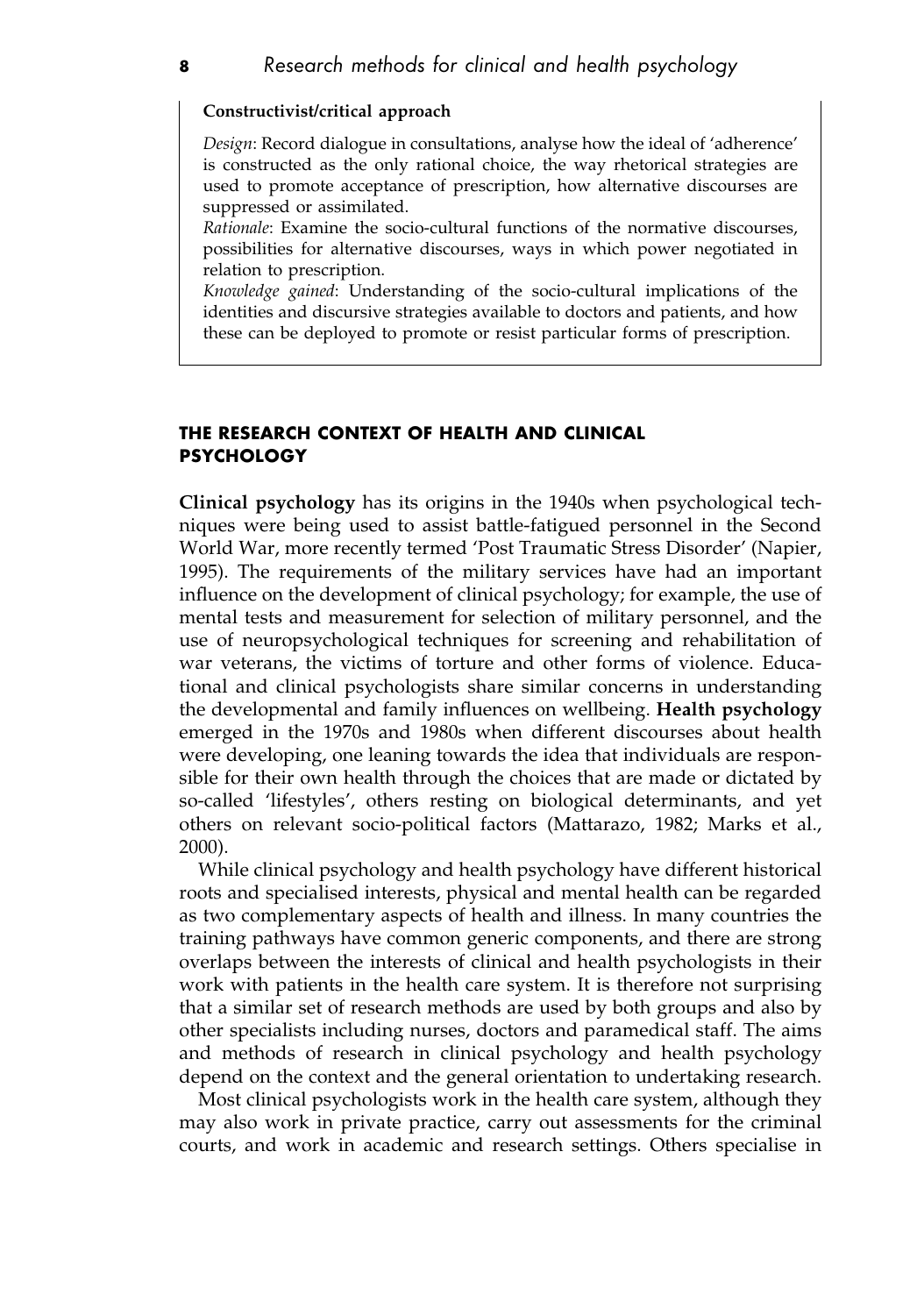# Introduction 9

forensic work involving correctional services in prisons and correctional facilities of various kinds. Clinical psychologists often work in multidisciplinary teams of health care professionals consisting of doctors, nurses, social workers, occupational therapists, speech therapists and physiotherapists. The principal service users are referred by general practitioners (GPs) or family physicians. An important function of the clinical psychologist is critical thinking using an evidence-based approach to evaluation and intervention. Clinical psychologists are seen as 'scientist-practitioners' with the ability to design and carry out applied research and to carry out critical evaluation of research activity. Clinical psychologists also develop and evaluate new interventions using psychological theory. According to the (APA) website:

Researchers study the theory and practice of Clinical Psychology, and through their publications, document the empirical base of Clinical Psychology ... Clinical Psychologists also engage in program development, evaluate Clinical Psychology service delivery systems, and analyze, develop, and implement public policy on all areas relevant to the field of Clinical Psychology. (American Psychological Association, 2002)

From the above description it can be seen that clinical psychology as a discipline is not wedded to any one model, theory or method, but uses what works best on the basis of the evidence base collated from experience including various methods of assessment using questionnaires and interviews, randomised controlled trials and observational studies of the effectiveness of therapies, and qualitative evidence on patient experience. Clinical psychology uses a variety of models including the scientistpractitioner model, the reflective practitioner model and the evidence-based practitioner. These models have been debated within the profession for many years and each has influenced various aspects of the clinical psychologist's role (Watts & Parry, 2000; Barker, Pistrang & Elliott, 1994).

In health psychology, contrasting approaches to understanding health and illness have sprung up in a relatively short period, reflecting different priorities and values about the nature of psychology and health, and therefore the theory and practice of psychology. While these different approaches are overlapping and evolving, it is possible to distinguish at least four ways of working that offer theory, research and recommendations for practice. While tensions exist between the different value systems and assumptions of these four approaches, each complements the others, and there is a potential for a powerful coalition of psychologists for health. Each approach is discussed in turn below.

Clinical health psychology grew out of biomedicine and clinical psychology with a perspective that is broadly realist but also interpretative, seeking to relate psychological variables to biomedical conditions in order to understand, predict and control health processes, outcomes or quality of life (QoL). Clinical health psychology is the best established and most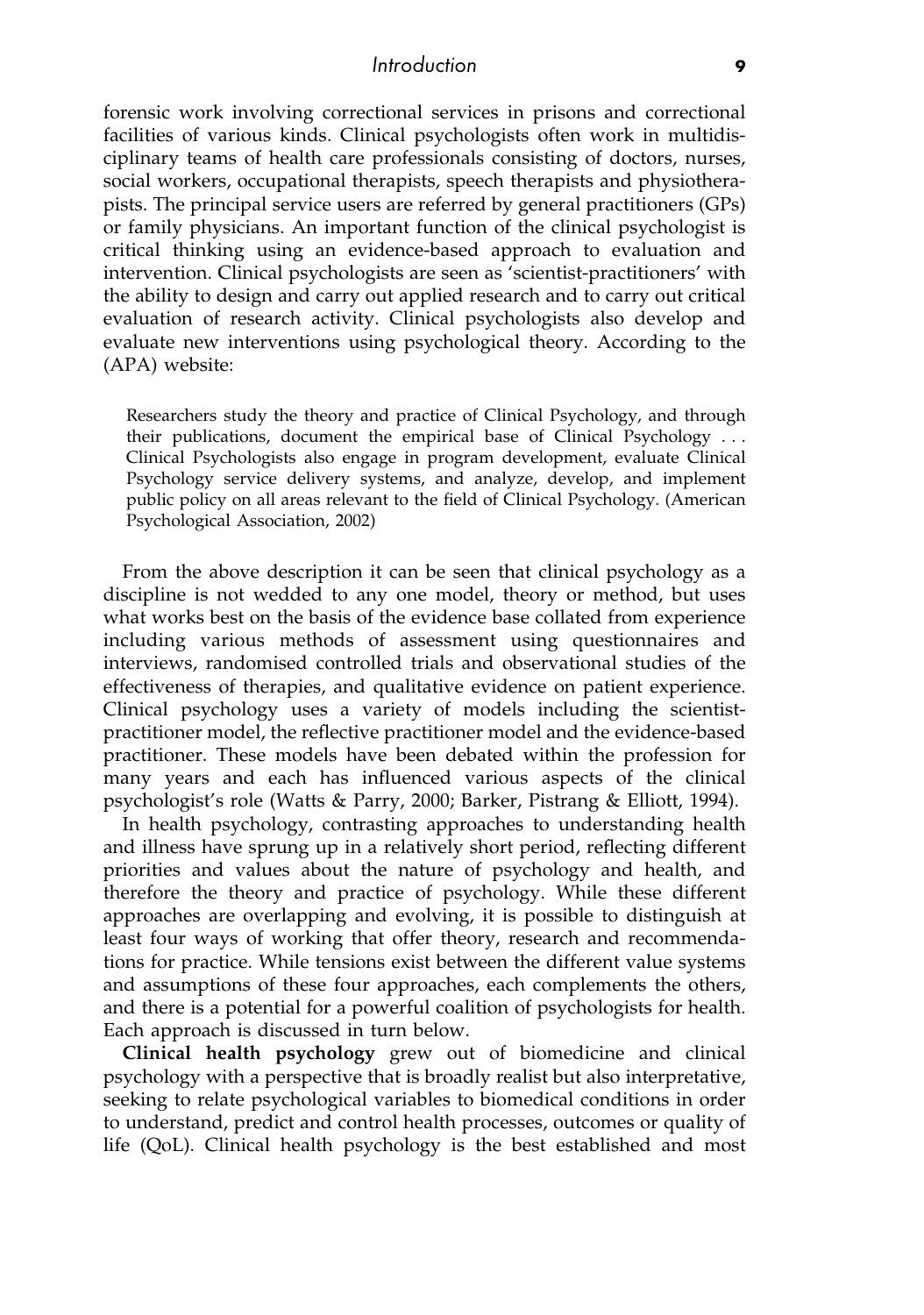mainstream of the four health psychology areas as represented by the majority of textbooks, journals and academic programmes. It has been very successful at making psychological inroads into the health care system and the medical curriculum and is the principal reason for the existence of health psychology today as a vibrant new field. The principal characteristics of clinical health psychology are summarised in Table 1 (column 2).

Public health psychology (see Table 1.1, column 3) is an approach allied to epidemiology and health promotion. It is broadly realist but also interpretive, seeking to identify and manipulate psychological variables predicting mental and physical health and health promoting behaviours in the general population. Like clinical health psychology, public health psychology is practised within the health care system but working towards health promotion and prevention rather than treatment of illness. Public health is a multifaceted, multidisciplinary activity and public health psychology recognises the expertise of other disciplines, especially in health promotion, communications and epidemiology. It has the potential to enhance the effectiveness of public health through the application and evaluation of theories of behaviour change. However, this does not simply mean targeting the beliefs and behaviour of individuals – promoting public health also means engaging with social processes, such as advocacy, negotiation, community building and social capital.

Community psychology (see Table 1.1, column 4) is allied to critical theory, and tends to be constructivist and pragmatic in nature. It may be defined as:

Advancing theory, research and social action to promote positive well-being, increase empowerment, and prevent the development of problems of communities, groups and individuals. (Society for Community Research and Action, 2001)

Community psychology involves working in coalition with members of vulnerable communities and groups, mainly outside the health care system. It sees health as wellbeing in its broadest sense, including not only mental and physical health, but also positive psychosocial aspects, such as resilience. Community psychology is represented by Division 27 of the APA, the Society for Community Research and Action (SCRA). Membership of the SCRA includes not only psychologists but people from related disciplines such as psychiatry, social work, sociology, anthropology, public health and political science, including teachers, researchers and activists. Community psychology is concerned with healthy psychosocial development within an ecological perspective.

Critical psychology is allied to critical theory and other social sciences. It tends to be constructivist, seeking to analyse and critique assumptions and discourse associated with health and illness, including that of health professionals and researchers, in order to promote awareness of socio-political functions and consequences of these. Critical psychology aims to analyse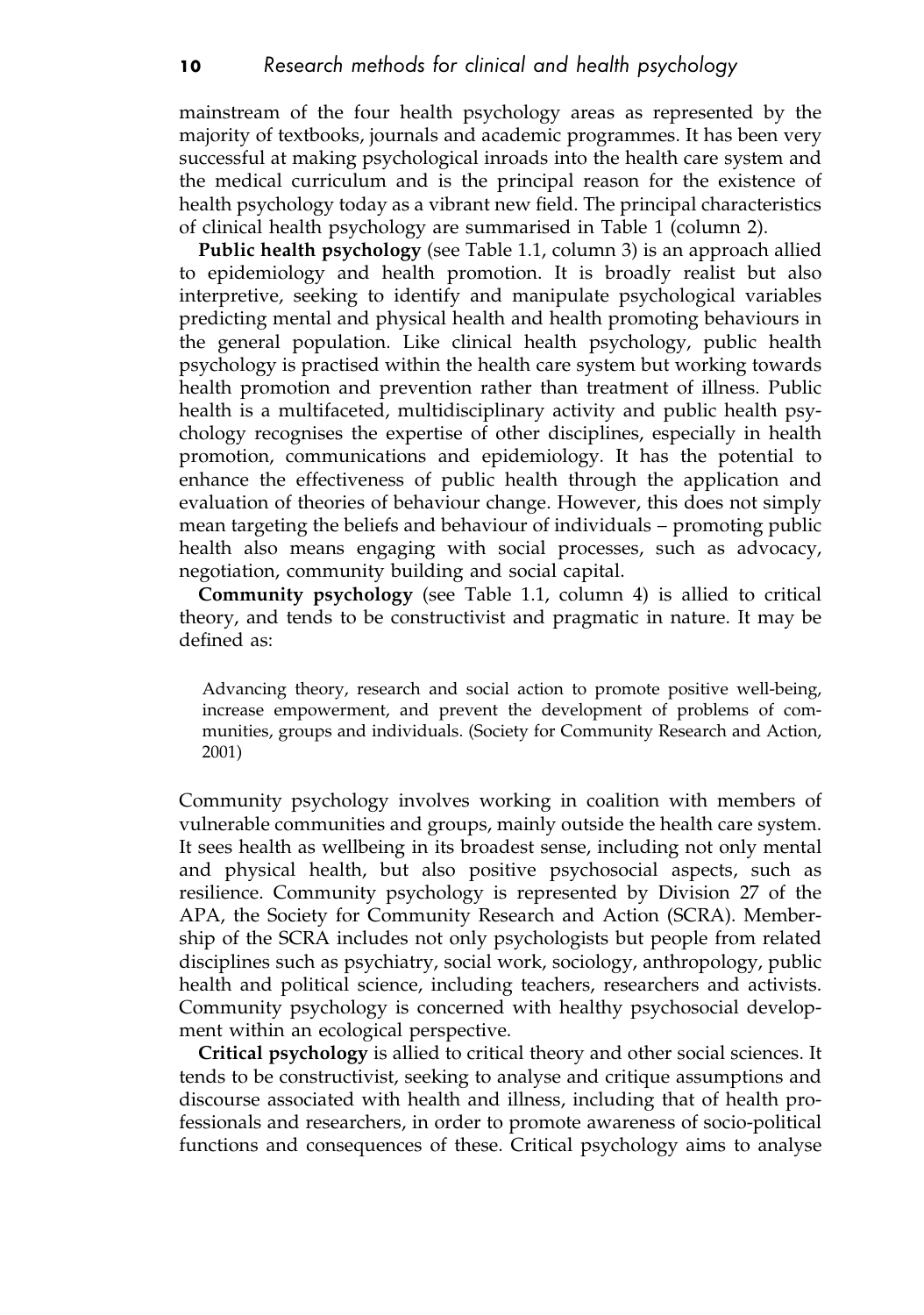| Characteristic        | Clinical health psychology                                                                                                                                                                                                                                                                                                                                                                                                                                    | Public health psychology                                                                                                                                                                                                                                                                                  | Community psychology                                                                                                                                                                                                                                                                                                                                                                       | Critical psychology                                                                                                                                                                                                                                                                                                 |
|-----------------------|---------------------------------------------------------------------------------------------------------------------------------------------------------------------------------------------------------------------------------------------------------------------------------------------------------------------------------------------------------------------------------------------------------------------------------------------------------------|-----------------------------------------------------------------------------------------------------------------------------------------------------------------------------------------------------------------------------------------------------------------------------------------------------------|--------------------------------------------------------------------------------------------------------------------------------------------------------------------------------------------------------------------------------------------------------------------------------------------------------------------------------------------------------------------------------------------|---------------------------------------------------------------------------------------------------------------------------------------------------------------------------------------------------------------------------------------------------------------------------------------------------------------------|
| Definition            | 'The aggregate of the specific<br>educational, scientific, and<br>professional contributions of the<br>discipline of psychology to the<br>promotion and maintenance of<br>health, the prevention and<br>treatment of illness, the<br>identification of etiologic and<br>diagnostic correlates of health<br>and illness and related<br>dysfunctions, and the analysis<br>and improvement of the health<br>care system and health policy'.<br>(Matarazzo, 1982) | The application of<br>psychological theory,<br>research and technologies<br>towards the improvement<br>of the health of the<br>population.                                                                                                                                                                | 'Advancing theory, research<br>and social action to promote<br>positive well-being, increase<br>empowerment, and prevent the<br>development of problems of<br>communities, groups and<br>individuals'. (Society for<br>Community Research and<br>Action, 2001)                                                                                                                             | The analysis of how<br>power, economics and<br>macro-social processes<br>influence health, health<br>care, and social issues, and<br>the study of the<br>implications for the theory<br>and praxis of health work                                                                                                   |
| Theory/<br>philosophy | Biopsychosocial model.<br>Health and illness are: 'the<br>product of a combination of<br>factors including biological<br>characteristics (for example,<br>genetic predisposition),<br>behavioural factors (for<br>example, lifestyle, stress, health<br>beliefs), and social conditions<br>(for example, cultural<br>influences, family relationships,<br>social support).' (APA, 2001).                                                                      | No single theory and<br>philosophy. Supportive<br>role in public health<br>promotion which uses<br>legal and fiscal<br>instruments combined<br>with preventive measures<br>to bring about health<br>improvements. Working<br>towards general theories,<br>for example, health<br>literacy improves health | Social and economic model:<br>'Change strategies are needed<br>at both the individual and<br>systems levels for effective<br>competence promotion and<br>problem prevention.' (Society<br>for Community Research<br>and Action, 2001).<br>Acknowledges the<br>interdependence of<br>individuals and<br>communities Shares some<br>of the aims of public health<br>psychology, for example, | Critical psychology:<br>analysis of society and the<br>values, assumptions and<br>practices of psychologists,<br>health care professionals,<br>and of all those whom<br>they aim to serve.<br>Shares some of the aims of<br>community health<br>psychology, but with<br>universal rather than local<br>constituency |

improving health literacy

Table 1.1 Characteristics of clinical, public, community and critical health psychology (adapted from Marks, 2002a, 2002b)

continues overleaf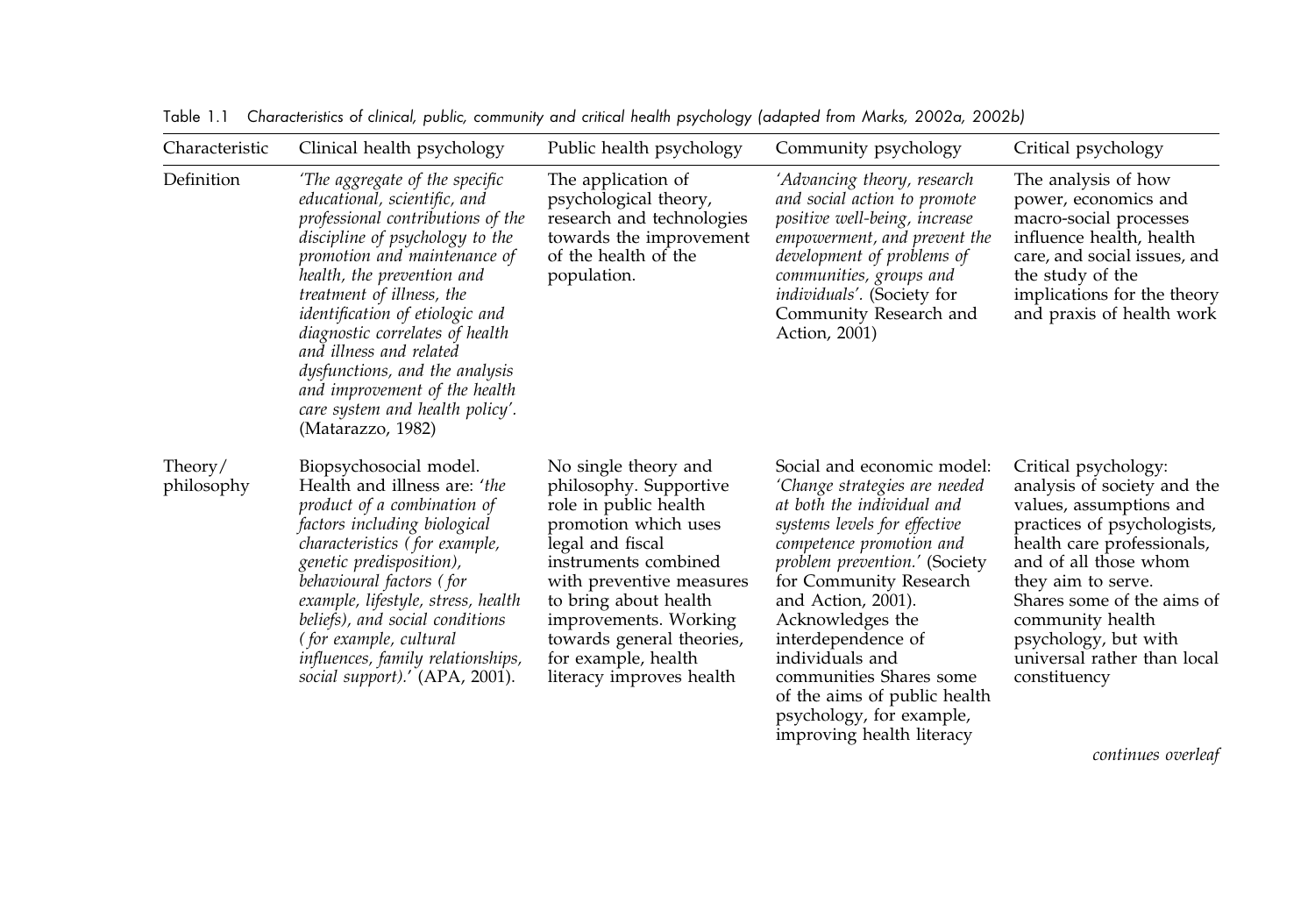Table 1.1 (cont.)

| Characteristic | Clinical health psychology                                                                  | Public health psychology                                                                                                               | Community psychology                                                                                 | Critical psychology                                                                                              |
|----------------|---------------------------------------------------------------------------------------------|----------------------------------------------------------------------------------------------------------------------------------------|------------------------------------------------------------------------------------------------------|------------------------------------------------------------------------------------------------------------------|
| Values         | Increasing or maintaining the<br>autonomy of the individual<br>through ethical intervention | Mapping accurately the<br>health of the public as a<br>basis for policy and health<br>promotion,<br>communication and<br>interventions | Creating or increasing<br>autonomy of disadvantaged<br>and oppressed people<br>through social action | Understanding the<br>political nature of all<br>human existence; freedom<br>of thought; compassion for<br>others |
| Context        | Patients in the health care<br>system, i.e. hospitals, clinics,<br>health centres           | Schools, work sites, the<br>media                                                                                                      | Families, communities and<br>populations within their<br>social, cultural and<br>historical context  | Social structures,<br>economics, government<br>and commerce                                                      |
| Focus          | Physical illness and<br>dysfunction                                                         | Health promotion and<br>disease prevention                                                                                             | Physical and mental health<br>promotion                                                              | Power                                                                                                            |
| Target groups  | Patients with specific<br>disorders                                                         | Population groups who<br>are most vulnerable to<br>health problems                                                                     | Healthy but vulnerable or<br>exploited persons and<br>groups                                         | Varies according to the<br>context: from the entire<br>global population to<br>the health of an<br>individual    |
| Objective      | To enhance the effectiveness<br>of treatments                                               | To improve the health of<br>the entire population:<br>reducing morbidity,<br>disability and avoidable<br>mortality                     | Empowerment and social<br>change                                                                     | Equality of opportunities<br>and resources for health                                                            |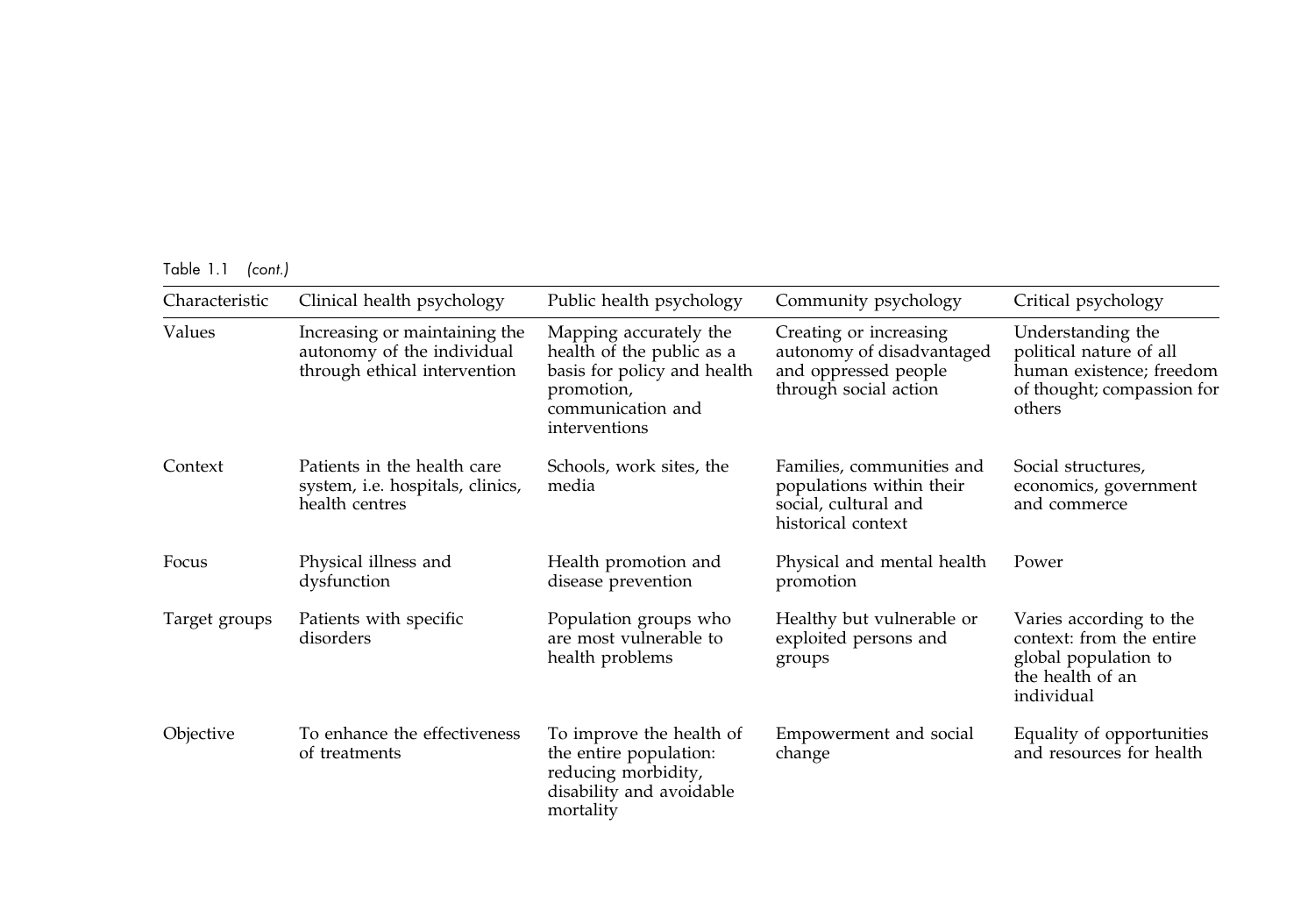| Orientation                 | Health service delivery                                                                         | Communication and<br>intervention                                                                 | Bottom-up, working with or<br>alongside                                                                                                                                                          | Analysis, argument,<br>critique                                                                                 |
|-----------------------------|-------------------------------------------------------------------------------------------------|---------------------------------------------------------------------------------------------------|--------------------------------------------------------------------------------------------------------------------------------------------------------------------------------------------------|-----------------------------------------------------------------------------------------------------------------|
| Skills                      | Assessment, therapy,<br>consultancy and research                                                | Statistical evaluation,<br>knowledge of health<br>policy, epidemiological<br>methods              | Participatory and<br>facilitative, working with<br>communities, community<br>development                                                                                                         | Theoretical analysis,<br>critical thinking, social and<br>political action, advocacy,<br>leadership             |
| Discourse and<br>buzz words | 'Evidence-based practice',<br>'Effectiveness', 'Outcomes',<br>'Randomised controlled<br>trials' | 'Responsibility',<br>'Behaviour change', 'Risk',<br>'Outcomes', 'Randomised<br>controlled trials' | 'Freedom', 'Empowering',<br>'Giving voice to',<br>'Diversity', 'Community<br>development', 'Capacity<br>building', 'Social<br>capital', 'Sense of<br>community', 'Inequalities',<br>'Coalitions' | 'Power', 'Rights',<br>'Exploitation',<br>'Oppression', 'Neo-<br>Liberalism', 'Justice',<br>'Dignity', 'Respect' |
| Research<br>methodology     | Efficacy and effectiveness<br>trials, quantitative and quasi-<br>experimental methods           | Epidemiological methods,<br>large-scale trials,<br>multivariate statistics,<br>evaluation         | Participant action research,<br>coalitions between<br>researchers, practitioners<br>and communities, multiple<br>methodologies                                                                   | Critical analysis combined<br>with any of the method<br>used in the other three<br>approaches                   |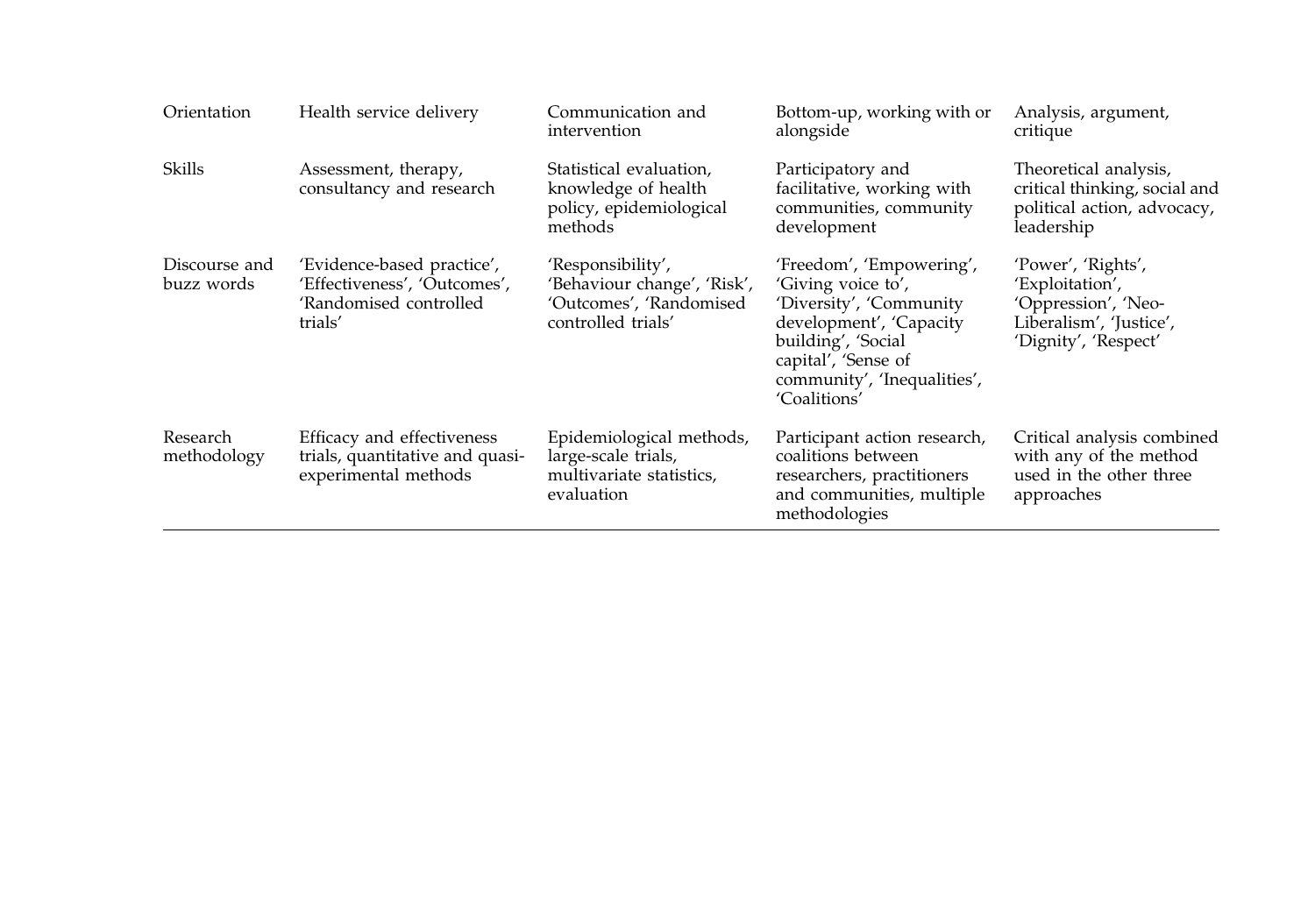how power, economics and macro-social processes influence or structure health, health care, health psychology and society at large (see Table 1.1, column 5).

While critical psychology cannot offer a positive programme of action for health care psychologists, it fulfils an essential reflective function, asking fundamental questions about the rationale, purpose and consequences of the conceptualisations and activities of clinical and health psychology, and championing the cause of neglected or oppressed sections of society.

From this brief overview, it will be evident that clinical and health psychologists work in a wide range of contexts, and approach physical and mental health from many different perspectives. It is for this reason that it is necessary for clinical and health psychologists to have a basic appreciation of a variety of research methods suitable for different purposes. For example, an understanding of the correct design, conduct and analysis of clinical trials and meta-analyses is needed in order to critically evaluate the evidence base for therapeutic interventions (see Chapters 2, 10 and 11). Familiarity with questionnaire development and validation is needed in order to select suitable outcome measures for such research (see Chapters 8 and 9). And there is growing recognition in the field of medicine and health that qualitative methods are a valuable tool for studying lived experiences of health care interventions from the different perspectives of patients and health professionals (see Chapters 3 to 7). Each of these equally important and related objectives requires a quite different approach to research, which asks different types of questions and generates different kinds of information. The following section considers how the validity of such different approaches to research can be assessed and enhanced.

# HOW CAN THE VALIDITY OF CLINICAL AND HEALTH PSYCHOLOGY RESEARCH BE MAXIMISED?

It will be clear from the preceding sections that the approach to health and clinical psychology that we are advocating is to employ a variety of research methods that are suitable for different purposes. Employing a wide range of methods has clear advantages with respect to maximising the validity of research, because each method can only provide limited knowledge, whereas a combination of approaches may allow the researcher to elaborate, supplement, correct or modify the limited insights gained from each single method.

To return to the example of adherence given in Box 1.1, if the investigation of adherence to the two methods of prescribing was restricted to the objective experimental data, the researcher might learn that prescribing the single dose of medication resulted in better blood levels of medication, but would not know for certain why this was, or how the effectiveness of the theoretically superior multiple dose method might be improved. By adding questionnaire measures of behaviour, recall and beliefs the researcher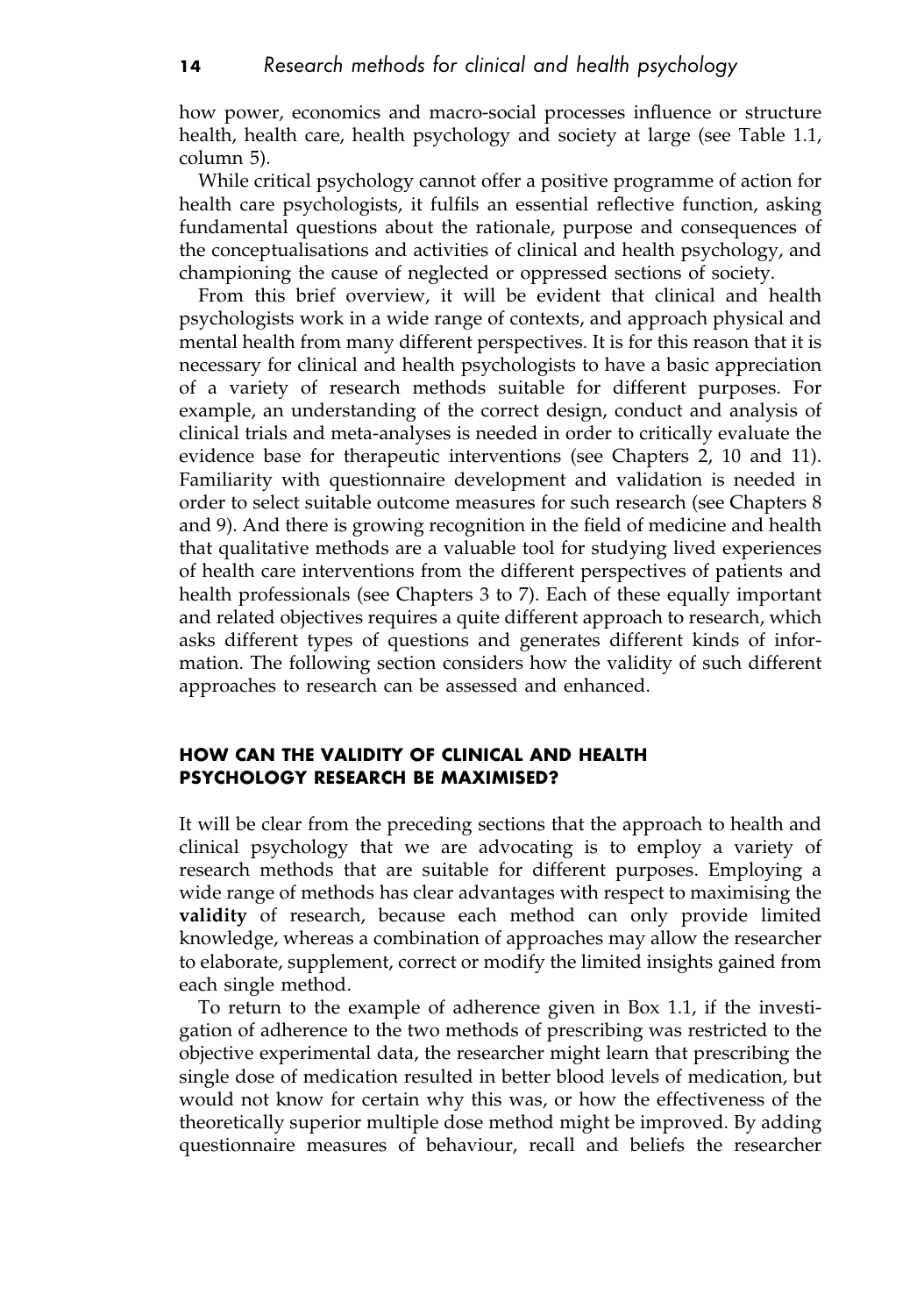might discover that blood medication levels were linked to reported levels of adherence, and demonstrate that these were reliably predicted by reported concern about the side-effects of the medication. However, the researcher would still have only a limited understanding of why and which people reported concern about side-effects. The interview data might then enhance the researcher's understanding of the link between beliefs about side-effects and lower adherence to multiple doses. For example, the interviews might reveal that people believed that four doses must be stronger and therefore potentially more harmful than a single dose, and that having to take multiple daily doses interfered with their social identity as an essentially healthy person. Comparisons between interviewees might uncover greater concern about taking medication and risk of non-adherence in those to whom a healthy identity was particularly important, such as younger, working, male patients. Finally, the analysis of discourse in the consultation might reveal that invoking concern about side-effects could serve as a rhetorical device employed by patients to justify non-adherence and resistance to medical authority regarding management of their health.

In summary, only by using all of these methods could the researcher obtain the vital evidence needed to optimise health care, that is, that a) the multiple dose was not as medically effective as it theoretically should be; b) this was caused by non-adherence associated with expressed concern about side-effects; c) these concerns were greatest in younger, working, male patients (who arguably had most to lose by non-adherence to potentially life-saving medication); but d) simple education and reassurance about the strength and potential risks of multiple doses might offer only a partial solution to the problem, since the apparent concern about taking multiple doses was linked to the damaging effects of doing so on identity, and was used as a justification for resisting a 'sick' identity.

Despite the clear advantages of using multiple methods to research health problems, there are also potential pitfalls. It is essential that the methods be combined in a manner that both respects and utilises their different purposes and potentials. For example, the purpose of qualitative research is to carry out intensive, in-depth analysis of rich data to derive an understanding of a particular situation or context that may give rise to theoretical principles with relevance to similar situations or contexts. The purpose of quantitative research is to reliably identify factors and relationships in a sample that can be assumed to be true of the whole population from which the sample was drawn. It is therefore essential for quantitative research, but wholly inappropriate for qualitative research, to gather data from a large, statistically representative population sample; conversely, `intensity' sampling of typical cases and `purposive' sampling of atypical cases could increase the validity of the qualitative research but totally undermine the validity of the quantitative research. Similarly, inconsistency in responses may undermine the validity of a quantitative study by reducing the reliability of measurement, and would therefore need to be reduced (for example, by eliminating inconsistent items), whereas in qualitative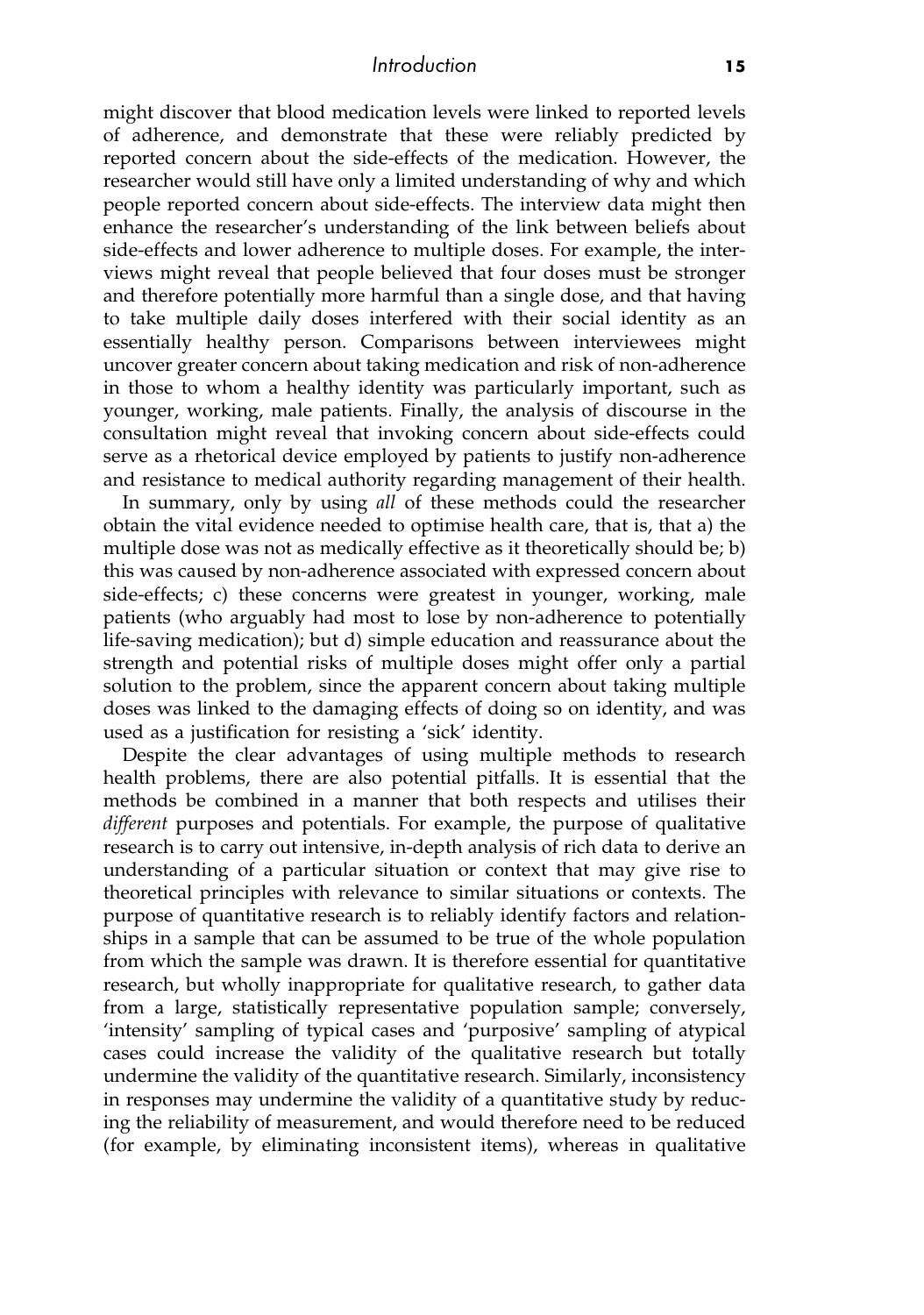studies the meaning of such variability might be a central focus of the research. It is therefore essential when combining methods to have a sound grounding in each method, and an appreciation of the very different forms of validity and procedures for establishing validity that are relevant to each method.

The common procedures for establishing the validity of quantitative research are generally familiar to psychologists. Clarity about the hypotheses tested and constructs measured is required. It is necessary to ensure that the power of the study is sufficient to detect the 'effect' one is investigating, by enhancing the strength of the effect studied (for example, by comparing samples which differ greatly on the variable of interest, or employing a highly effective intervention) and minimising random error (for example, by maximising the precision and reliability of the measures used, excluding or controlling for sources of variance other than those of interest, and employing a sufficiently large sample). Steps should be taken ensure objectivity, such as minimising potential bias due to the expectations of the researcher or the participants (for example, by using objective measures or double blind clinical trial designs). The method should be specified in such detail that it could be replicated, including the statistical analysis of data. In addition, it may be desirable to demonstrate ecological validity  $-$  to show that despite these tight constraints necessitated by the experimental method, the findings correspond to outcomes and relationships in naturally occurring situations; for example, that treatment efficacy effects found in clinical trials under ideal conditions (with expert therapists and highly motivated, carefully selected patients) can also be demonstrated in pragmatic trials in the normal clinical context.

Common procedures available for establishing the validity of qualitative research are generally less familiar to psychologists. Realist qualitative research may employ procedures to check inter-rater reliability (see Chapter 4) in order to show that the categories assigned to segments of text can be reliably applied by more than one person, and hence have a degree of objectivity. Non-realist qualitative research does not take inter-rater agreement as a sign that objectivity has been achieved, but sometimes also employs various procedures for comparing how more than one person categorises the text, as a useful method of exploring alternative interpretations, and refining the meanings of the categories used to make sense of the data. A good paper-trail from the raw data to the final interpretation demonstrates that the interpretation is well grounded in the empirical data and documents the way in which the process of analysis influenced the findings of the research; this involves linking the definitions of the categories developed to a record of the researchers' thought processes and decisions which contributed to these definitions, and the segments of raw data corresponding to each category (see for example discussion of coding frames in Chapter 4 and memos in Chapter 5). Researchers who wish to show that their interpretations correspond to those of the participants may feed the results of their analysis back to participants for comment, although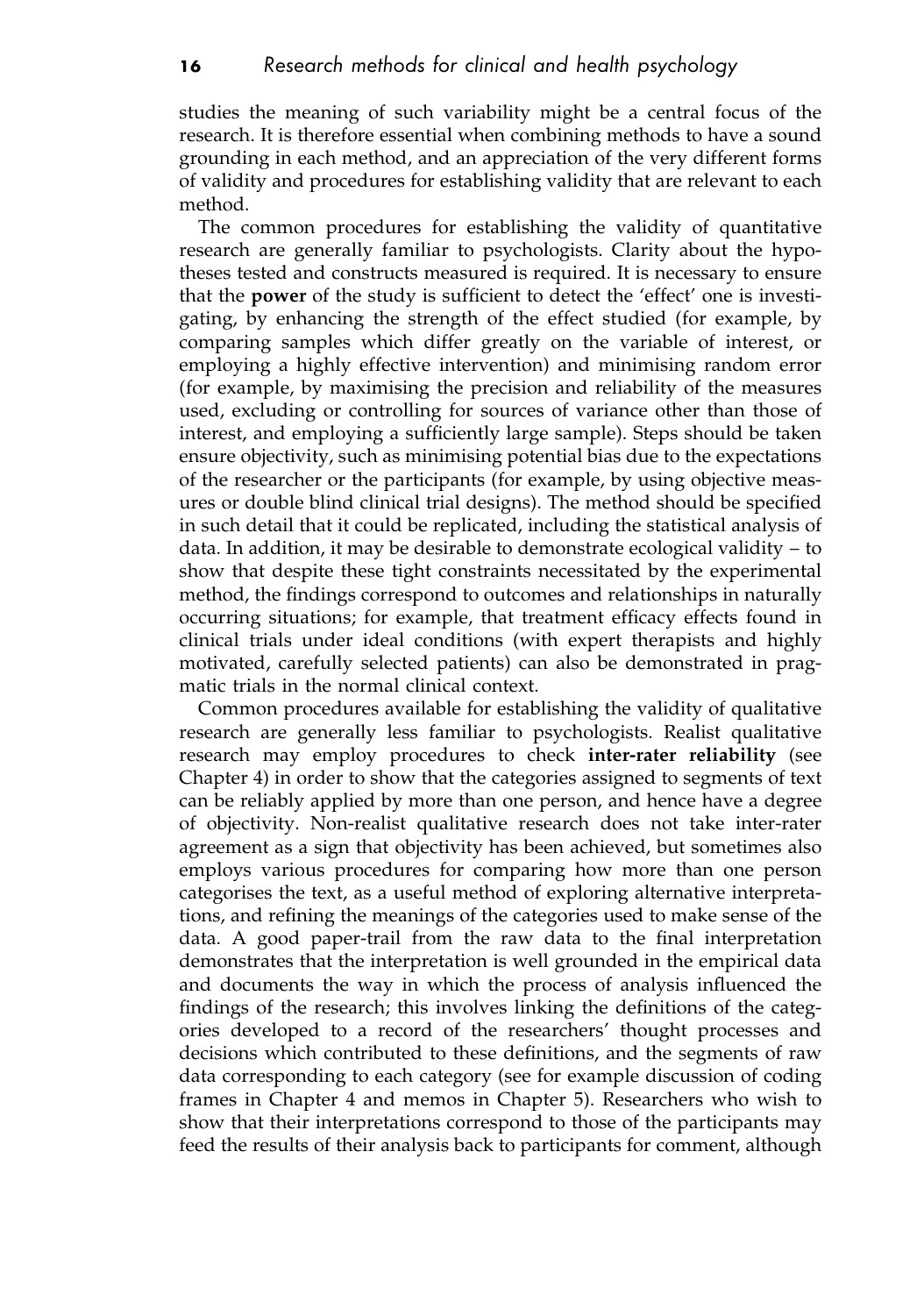it should be noted that participants may be unable or unwilling to comment on complex analyses, and may have individual views that are inconsistent with the overview provided by the research (Barbour, 2001). Deliberately seeking and analysing 'deviant cases', or instances which seem to contradict or depart from the interpretation presented, is an excellent way of avoiding selective attention to patterns in the data that are consistent with the researcher's preconceptions, and over-generalisation from these cases. In addition, the researcher can use triangulation of data or analyses as a means of approaching the topic from different perspectives in order to see whether these converge or throw up interesting differences related to the context examined or the method used. For example, the data may be gathered from different people (for example, doctors, patients, other family members), at different times and places, by different investigators, or using different methods and theoretical approaches (as advocated above).

As will be obvious from the brief review of methods of establishing validity given above, it is not possible to draw up a definitive list of procedures that will be applicable for all approaches and methods. Although useful checklists of ways of demonstrating the validity of qualitative studies have been published, it is acknowledged that they should only be regarded as providing indicative guidance and not as setting out prescriptive, comprehensive criteria (Barbour, 2001; Blaxter, 2000); moreover, these criteria are not applicable to quantitative methods. Nevertheless, there are broad principles that can be applied to all research (Yardley, 2000), although the ways in which these principles are satisfied will differ widely between the various quantitative and qualitative methods. These principles, and some of the ways in which they can be applied, are briefly outlined below.

#### Sensitivity to context

All research should obviously demonstrate sensitivity to the theoretical context of the topic studied, and previous relevant empirical literature, in order to extend our understanding beyond what has already been suggested or established. Research which is undertaken in ignorance of existing theory and findings risks 'reinventing the wheel', or simply unconsciously replicating what is already known  $-$  or worse still, may fail to take into account important factors and processes which have already been shown to be relevant. Further, all research should be clearly sensitive to the empirical data collected, that is, the analysis should examine which interpretation(s) is consistent or inconsistent with the data, or as Kvale (2002) puts it, the object of the research must be allowed to object. If data are simply used to illustrate an argument rather than to examine its empirical validity then the 'study' may be an excellent and valuable exposition of theory but does not constitute truly empirical research. In addition, research which focuses on socio-cultural processes should demonstrate a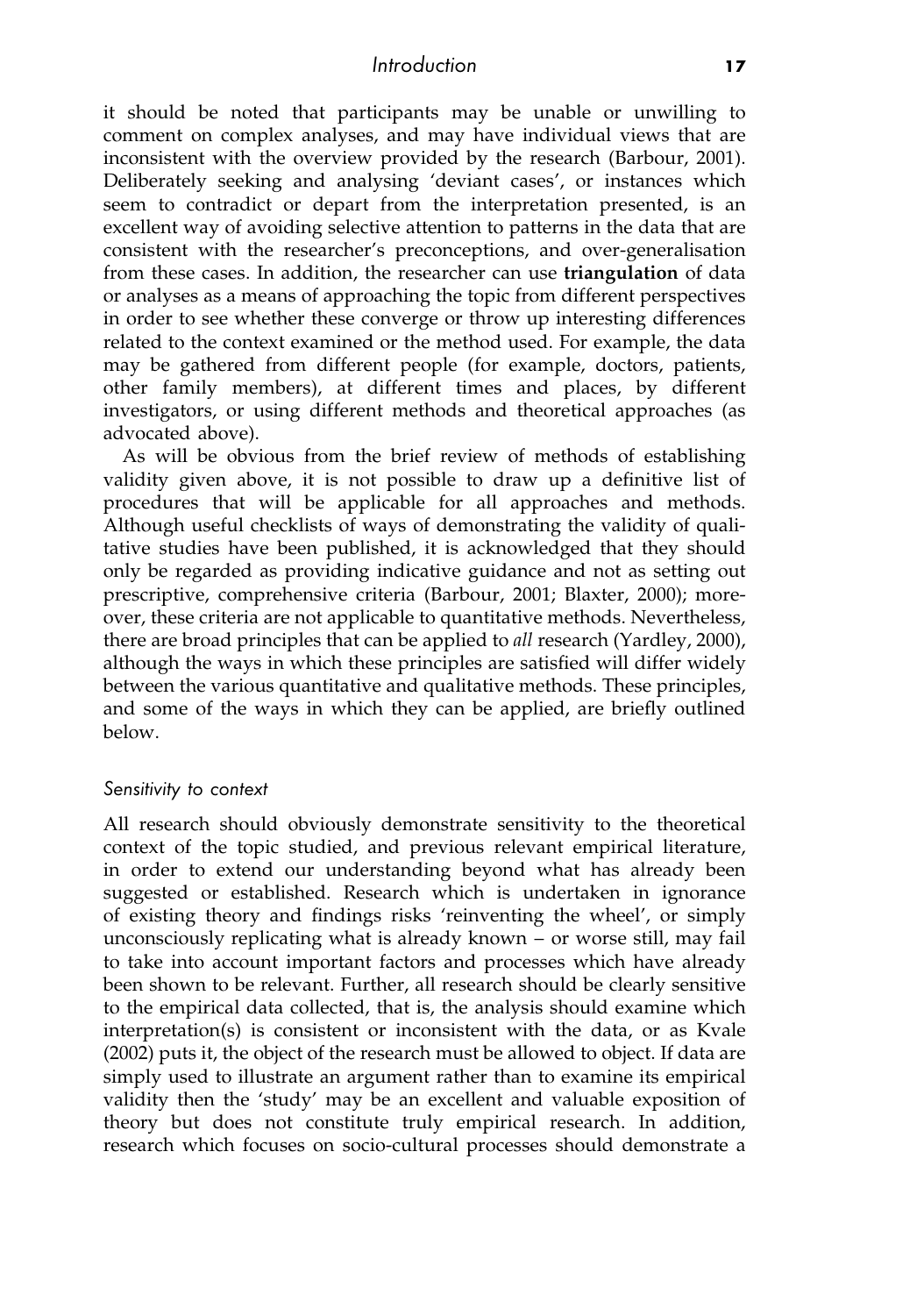# 18 Research methods for clinical and health psychology

reflexive awareness of the operation of these in the process of research: for instance, the effects on the outcome of the research of the context and aims of the research; the different assumptions, values and viewpoints of the researchers and the participants; the relationship and dialogue between them, and related ethical issues.

## Commitment and rigour

The quality of all research is related to the rigour and commitment with which the researcher engages with the topic. This can be demonstrated by means of the competence and skill with which the method used is applied, and by the depth and/or breadth of the analysis. For example, just as high quality quantitative research should be carried out with a sample size adequate to provide a powerful test of the hypothesis, high quality qualitative analyses should go beyond superficial or commonsense description of what has been said or done.

#### Transparency and coherence

All research reports should provide sufficient detail of the methods and analyses employed to allow the reader to evaluate their merits and limitations, to be satisfied that the research has been thoughtfully, meticulously and appropriately carried out, and to form a judgement as to whether the data truly support the conclusions drawn. While this form of 'transparency' should be characteristic of the method and results sections of all studies, constructivist researchers will often add a further layer of reflexive transparency concerning the way the aims, context and process of the research may have influenced its outcome (see 'sensitivity to context' above). The quality of all research is also affected by the clarity and power with which the descriptions and arguments are communicated, as well as their internal consistency; as noted above, it is essential to maintain coherence between the aims of the research method and the means that are employed to ensure and demonstrate that the conclusions are valid.

#### Impact and importance

Research cannot have any value unless it matters to someone for some reason! Its value may be at an abstract level, for example, opening up new ways of looking at an issue, which may in turn suggest new understanding and further useful lines of research. Research can have socio-cultural value, providing evidence relevant to arguments about what policy is preferable or what factors are responsible for various outcomes. Finally, research may have practical value for a range of different people and purposes, from providing health care professionals with information about the mechanisms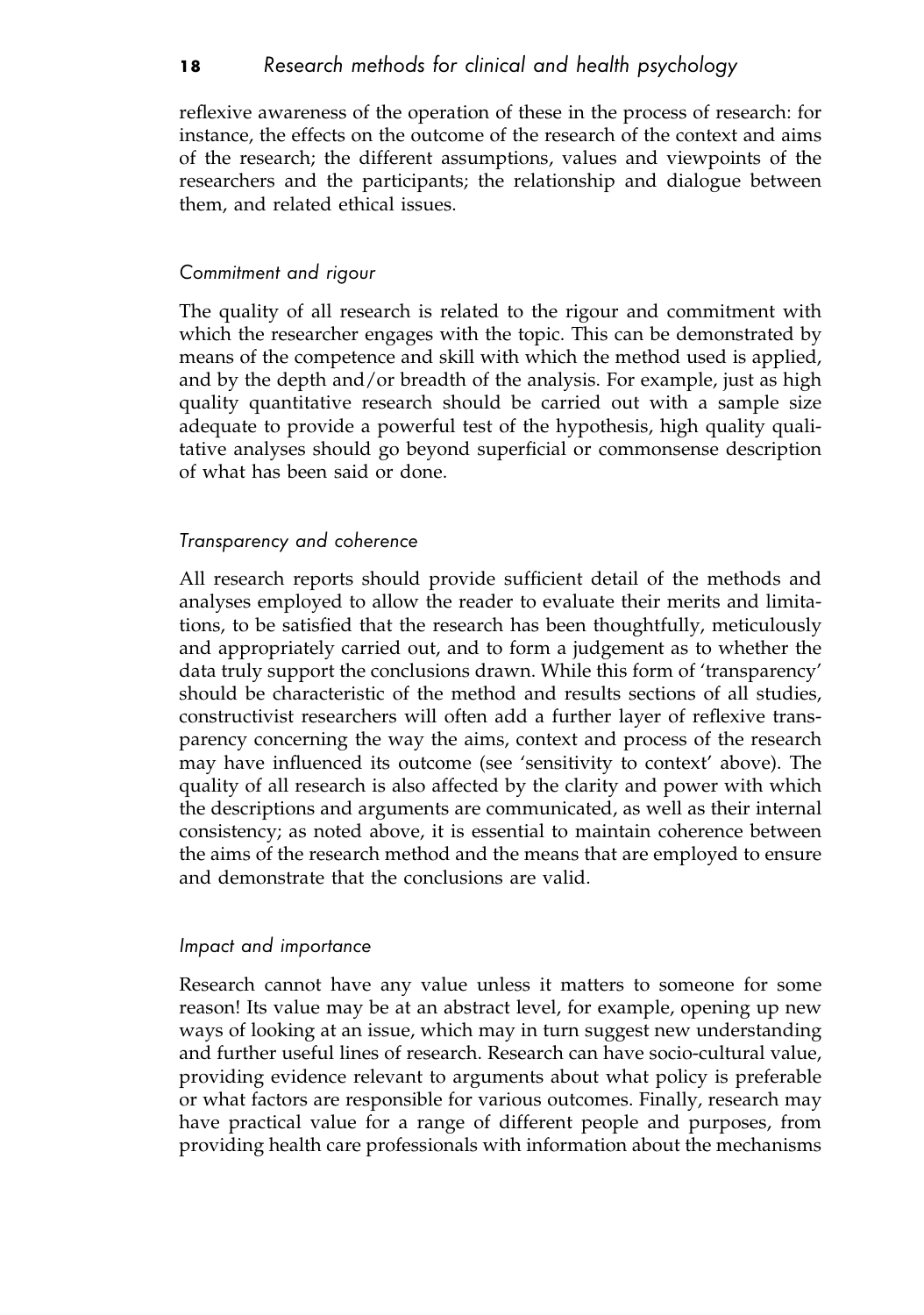that mediate illness, prevention or cure, to providing sections of the community with a means of voicing their viewpoint and achieving greater insight into and control over their situation.

#### HOW TO MAKE THE BEST USE OF THIS BOOK

In the light of the discussion above, there can be no golden or guaranteed method for producing good quality research in any area of psychological or social inquiry. We have argued for a diversity of methods to fit the diversity of possible questions, perspectives and problems that arise in the study of health and clinical issues. This book is therefore not a 'cookbook' for carrying out research. There are no menus or recipes. This book is a source of ideas about the nature of psychological inquiry, the various approaches that are available, and the pragmatic analysis of a theory, question or problem. Try to match your chosen method(s) with the research question(s) that you are asking, but first of all be clear about the question. Then be clear about the advantages and disadvantages of the methods that might yield evidence relevant to your question. Finally, use the method(s) you choose with all of the rigour that you can bring to bear.

In the end there can be no substitute for the greatest method of all, thinking about what you are doing. This book is designed with this purpose in mind. A plea to all student researchers is therefore: by all means be enthusiastic about your research, but never risk your or others' wellbeing or safety by leaping before you look. Think carefully about the implications of your research – be ethical, prudent, joyful and wise. If that sounds a bit like a recipe for life as well as for research it is probably not very surprising  $$ there are some similarities. In both life and love, thinking things through before acting is a sensible policy, as much as it is in carrying out a research project. Doing good research is not as easy as might at first sight appear, and is never a mechanical process. For every valid study there are several 'no-hopers' – there are just so many ways that a study can be done badly compared to the ways of doing it well. There are a lot of tadpoles in the pond but relatively few become fully grown. (At last, we come back to the frogs again!) This means that an awful amount of time, energy and resources are wasted on research of poor quality.

We'd like to think that this book can help in some small way to lower the ratio. That way you may at least kiss a few more frogs and avoid the toads that look the part but can never deliver a prince, or princess  $-$  or a cool piece of research that tells you exactly what you want to know with elegance and style. This book is about the best ways of finding a frog. And remember, one genuine frog is worth a bucketful of toads!<sup>1</sup>

<sup>&</sup>lt;sup>1</sup> We have nothing against toads as such. They are wonderful creatures with a charm all of their own. In fact one of the author's childhood pets was a toad. But frogs are something special to behold, especially when you are looking for one.